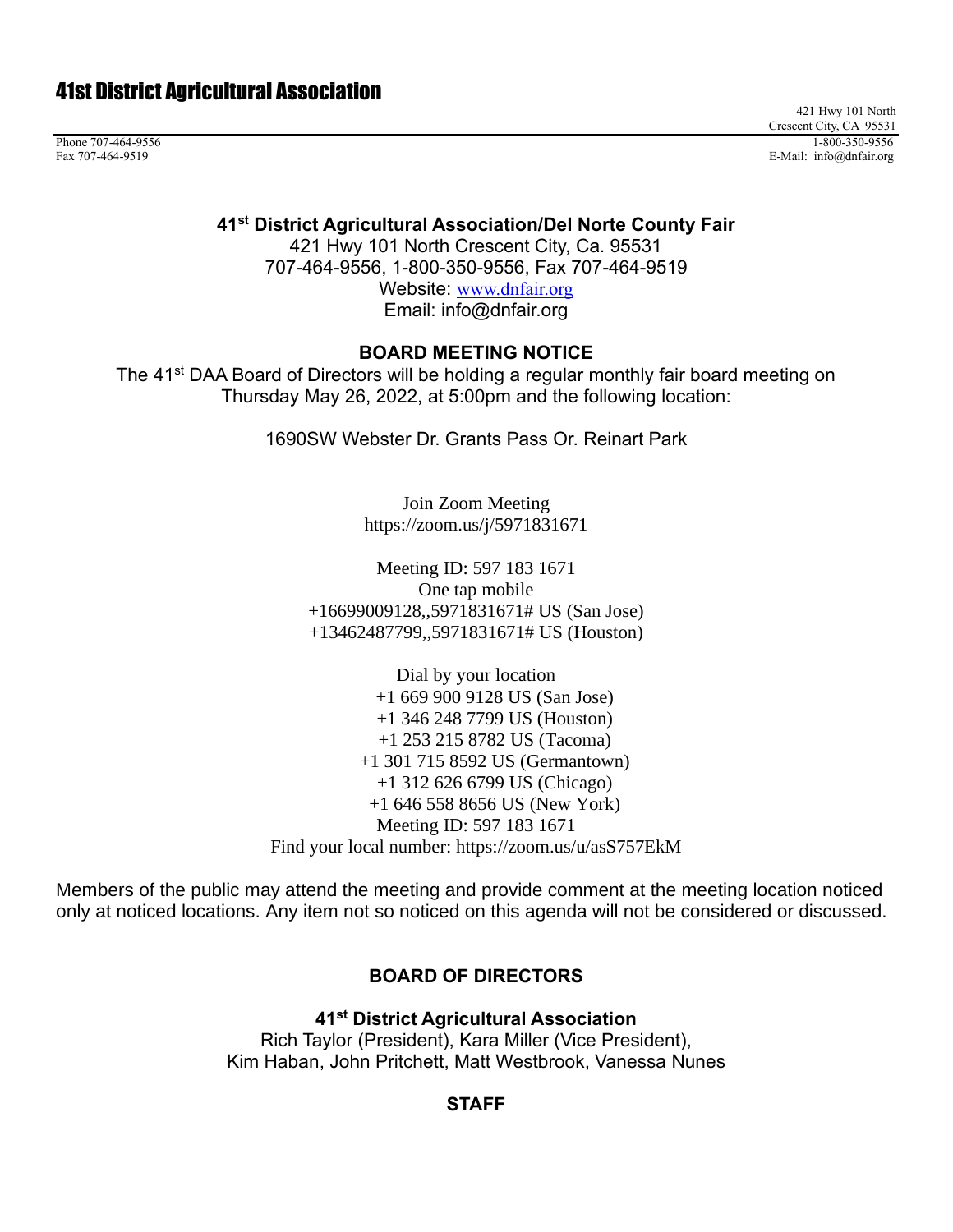#### Kimberly Floyd CEO Marisa Larson

### **PUBLIC PARTICIPATION**

Members of the public are encouraged to provide comment to the Board and may suggest items to be placed on the agenda for discussion at the next Board meeting. While the Board values the participation of the public, the Board president reserves the right to limit the time for public comment to a maximum of three (3) minutes per speaker to proceed with the agenda. Public comment must be related to fair authority and jurisdiction and their placement on the agenda is within the discretion of the Board.

All meeting notices, agendas and materials considered by the Board during the meeting will be available to the public prior to the meeting in the fair office. Agendas and meeting notices will be posted on Board's website at [www.dnfair.org](http://www.dnfair.org/).

# **AMERICAN WITH DISABILITIES ACT**

Pursuant to the American with Disabilities Act, individuals who, because of a disability, need special assistance to attend or participate in any Board meetings or Committee meetings, or in connection with other District Fair activities, may request assistance at the 41<sup>st</sup> DAA Fair office, 421 Hwy 101 N., Crescent City Ca. or by calling 707-464-9556. Requests should be made one (1) week in advance whenever possible.

### **MEETING NOTICE**

The Board of Directors will be holding a fair board meeting on Thursday May 26, 2022, at 5:00pm.

# **BOARD MEETING AGENDA**

#### **May 26, 2022**

All matters noticed on this agenda may be considered for action. Items listed on the agenda may be considered in any order at the discretion of the Board President. Any item not so noticed will not be considered or discussed.

1) **CALL TO ORDER:** President Taylor

#### 2) **ROLL CALL OF DIRECTORS:**

- 3) **PUBLIC FORUM:** Anyone may address the Board on any matter, either on or off the agenda. In accordance with state law, the Board will not comment or otherwise consider Public Comment matters until such items have been properly noticed for a future meeting.
- 4) **APPROVE CONSENT AGENDA FOR 41ST DAA:** (Discussion/Action by Board)

All items on the consent agenda are to be approved in one motion unless a Board member requests separate action on a specific item.

- a) Review & Approval Expenditures
- b) Review & Approval of March 24, 2022, Board Meeting Minutes
- c) Review & Approval of Financial Statements